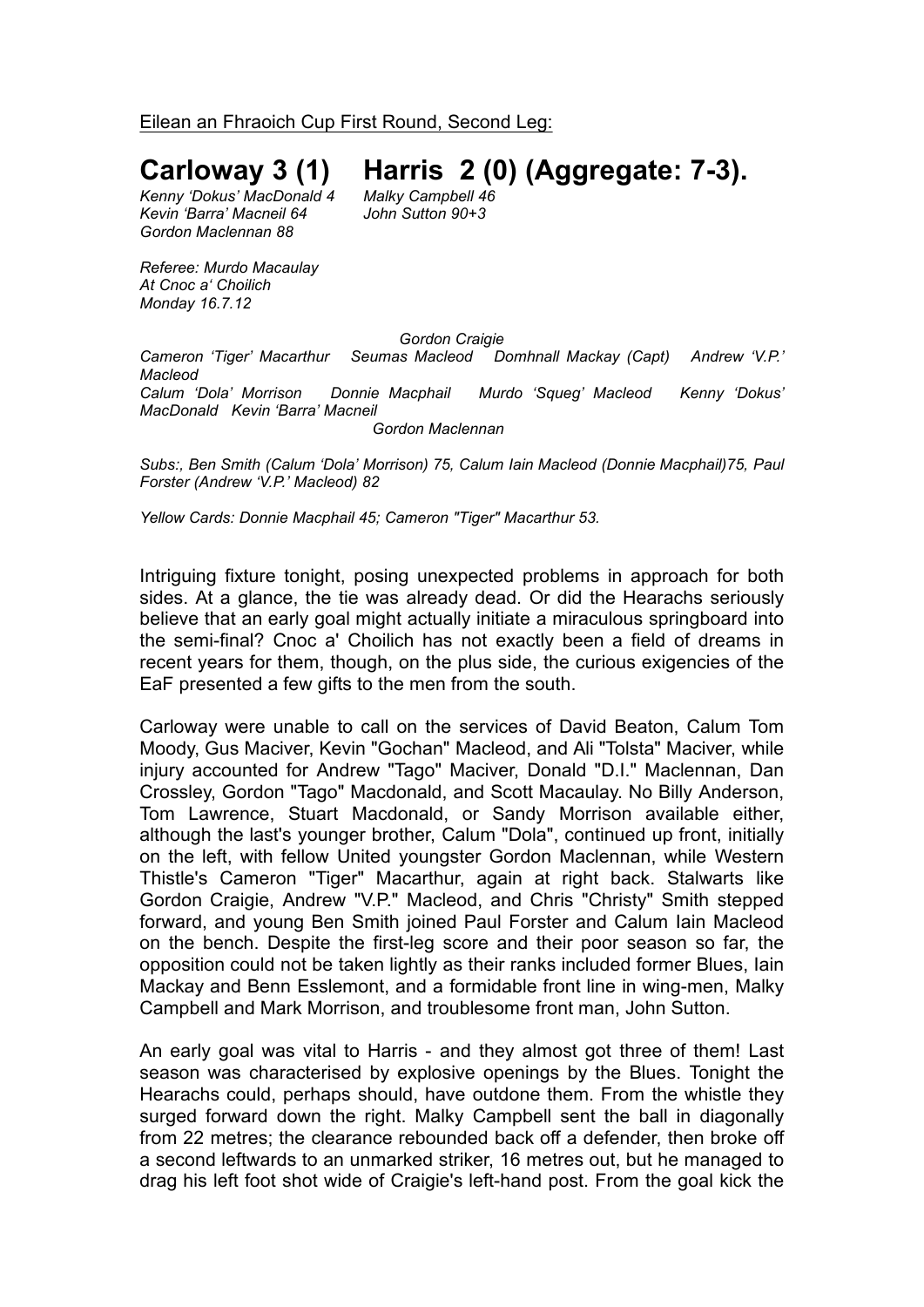ball was returned high direct into the Blues' box. Craigie ran forward to catch, dived forward, but the ball beat him to bounce up and off his chest; a cartoonish melée unfolded within the area, before the ball was booted out left. Immediately it was returned into the centre and a glancing chip was clawed away for a corner on the right by the bemused keeper.

However, two minutes later came a perfect demonstration of the old sporting maxim, "*If you don't take your chances .....* ". Carloway finally got forward; the ball was played centrally to "Barra" on the edge of the Harris box. He broke back off his marker, then right, and threaded a golden diagonal forward to "Dokus" on the right, and he in turn jinked back and from 16 metres curled an exquisite Norman Whitesider round Esslemont and Iain Mackay just inside the far post. No one does it better than "Dokus"! One for the scrapbook.

A calmer period of stalemate now ensued: Harris still had the balance of possession, ran and ran, but could not open Mackay and Macleod. Na Gormaich appeared happy to trade territory, then break, easy tactics if you have a 4-goal cushion. On 24 minutes Mackay had to move smartly to block twice; before delightful Wiltord trickery by "Dokus" midway into the Harris half in the centre supplied Maclennan breaking left; he got past his marker to the bye-line and his low cross was stab shot by Macphail at the near post, 14 metres out, but Mackay read it well.

Harris had to wait till the half-hour for their next real chance, but Zander Young's free-kick, 24 metres out to the right, cleared the bar. Five minutes later another free-kick right in the centre on the edge of the box was wellplaced over the wall but lacked pace and Craigie had time to anticipate and held well low to his left. The game appeared now to be dying slightly as the Hearachs desperately sought a breakthrough, but Lady Fortune still favoured the Blues: on 37 minutes another neat turn by Maclennan on the edge of the box saw him abandon his marker but hook his strike low past Mackay's righthand post. Then a "Dokus" break through the centre set up "Barra" moving in on the right but he thwacked his finish past the near post from 14 metres.

A difficult place for Harris. What words of inspiration could the manager have ready at the interval to lift the boys? No matter, the Black and Reds were to enjoy a stunning opening pick-me-up, as they did what they should have done in the opening two minutes of the game - and with a real curiosity of a goal. An initial Harris attack was repulsed and the ball half-cleared back to Malky Campbell centrally at least 35 metres out, maybe more; without hesitation he blootered a right-foot half-volley straight back. The ball skited through at pace; Craigie saw it coming all the way, moved left, perhaps overanticipated, as the ball seemed to swerved leftwards slightly, perhaps bounced badly, and the red-faced keeper falling to his left had to flap vainly backwards at the bouncing ball as it whipped into the net. Ouch! Who was more astonished - Craigie or Campbell?

Naturally, this fired up the Hearachs. Two minutes later a free-kick from Young, 20 metres out on the left, flew past; then on 55 minutes the same player went even better, making the right-hand side of Craigie's crossbar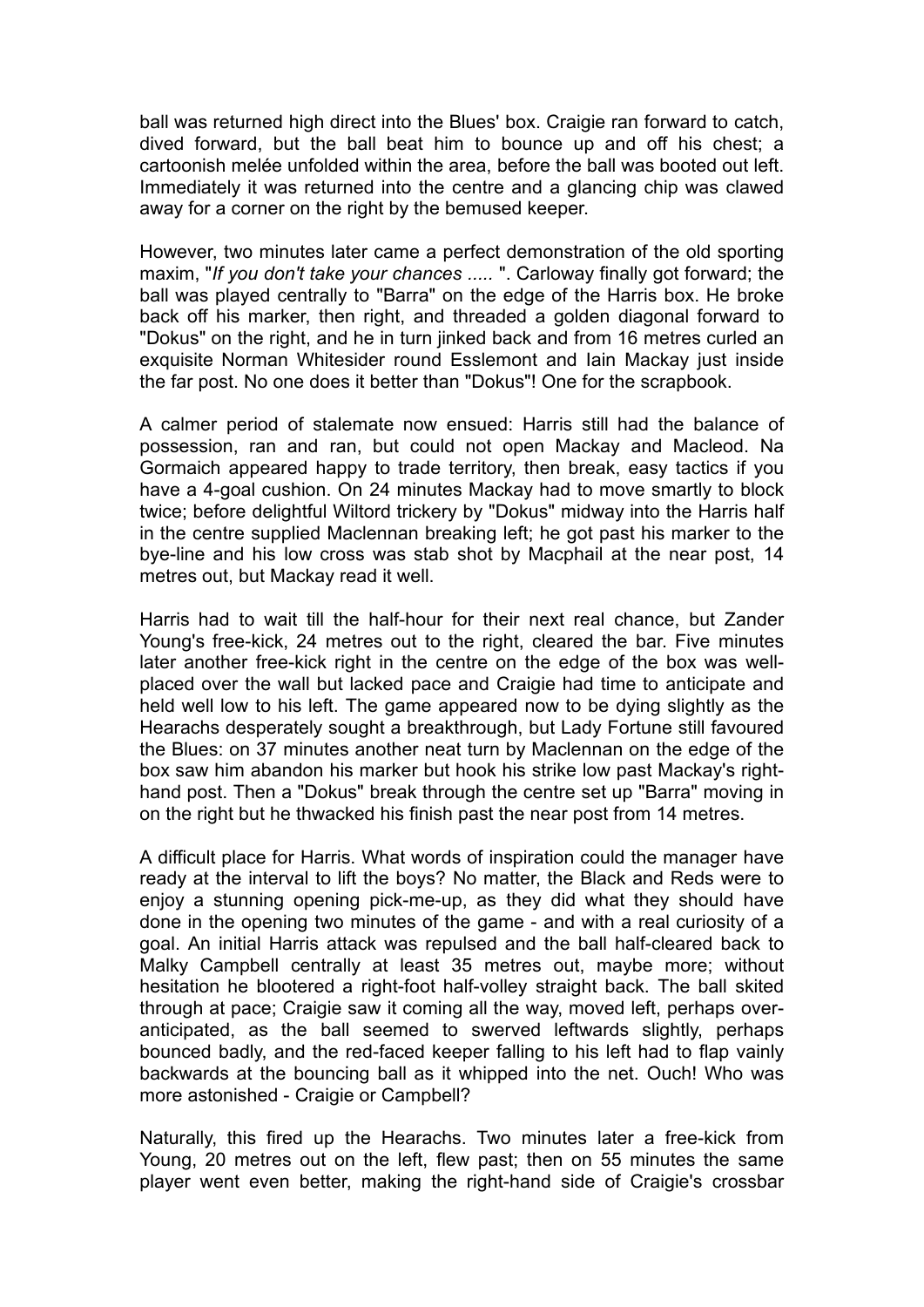twang like a bow-string with a quickly taken right-foot free-kick from a similar position. Two minutes later Craigie had to move smartly to beat a shot from 20 metres away to his left, then repeat this on 61 minutes as Sutton turned to smack in a right-foot drive from the edge of the box. Harris were dogged at this stage, finally seeing Craigie in their sights, as Carloway's midfield evaporated, isolating Maclennan up front, with Campbell and Morrison giving "V.P." and "Dola" a torrid time on the wings, though their tendency to beat and turn in meant the bye-line cutback was unexploited and led them in to the strongest performing section of the Carloway line-up, Mackay and Seumas Macleod, who were faultlessly adamantine and endlessly sought to kick-start the machine forward. "Dokus" and Macphail were individually creative, inventive; "Sqweg" tireless and ferocious, occasionally producing his trademark de Boer high diagonals to release on the right; but no one was coordinating the line, and the youngbloods, "Barra", "Dola", and Maclennan, later Ben Smith, lacked experienced direction.

On 63 minutes Craigie palmed another 20 metre drive off to the left, before, as so often happens, the team who have dropped right out of the game, scored. A Macphail corner on the right was met by an unmarked "Barra", 8 metres out by the left-hand post, to power a reverse header just inside Mackay's left-hand post. A minute later a powerful Harris drive from 22 metres whizzed just outside Craigie's left-hand post, but from there the clock inexorably started to run down. On 73 minutes a Harris break on the left saw Craigie rush to block an attempted conversion inside the box on the left; then a minute later a Maclennan cross allowed a well-placed "Dokus" to drive past from 14 metres, before Mackay palmed away a 20 metre free-kick on the left from the same player.

On 88 minutes a Carloway break out of defence saw "Dokus", just inside his own half, flight a delicate lob-pass in front of the breaking Maclennan, a metre off his marker to the right; the striker sped forward, then lifted the ball over the advancing keeper from 22 metres. Right on time yet another Young free-kick from 22 metres in the centre whistled over, before a typical Campbell run through the centre released Sutton, just inside the box, on the right, to slip the ball past Craigie's left-hand.

At this level, only a hair's breadth separates triumph and failure. The Hearachs must have been hugely disappointed tonight to walk away with nothing, as they failed to capitalize on long periods of possession and midfield control, plus territory. However, aggression doesn't necessarily equate with danger, and in the first half they didn't really threaten, though Malky Campbell and Mark Morrison sparkled throughout. Someone to fire the bullets clearly required, though John Sutton presented trouble later in the game; perhaps a dead-ball man too, as innumerable free-kick opportunities around na Gormaich's box were squandered.

Carloway lacked a cohesive impetus tonight and at times displayed a dilatory approach to proceedings, an understandably predictable game-plan to keep it tight at the back, where Mackay and Seumas Macleod scarcely broke sweat, and the rest would come naturally. And it did, with two goals arriving from